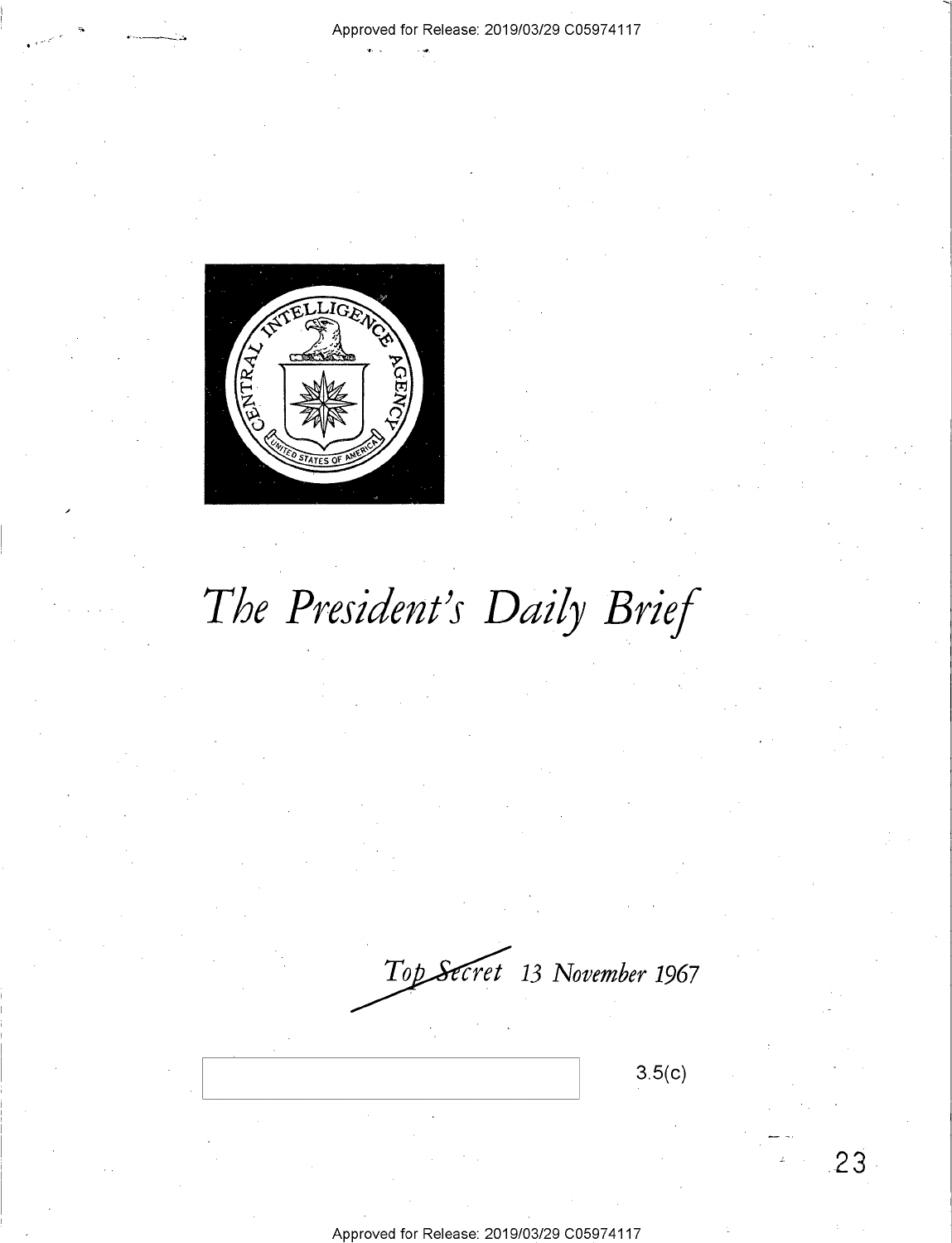.;.. - \_ . :::~ Approved for Release: 2019/03/29 C0597 4117 **TOP SECRET** - **Approved for Release: 2019/03/29 C05974117** 

DAILY BRIEF 13 NOVEMBER 1967

l .' Vietnam The American soldiers released on Saturday by the Viet Cong are expected to arrive in the US by commercial flight this evening. Two of the men are in fair shape; the third is weak, but has already shown some improvement.

> During their stopover in Lebanon, two of the soldiers--Sergeants Pitzer and Jackson--are quoted by Embassy Beirut as saying, "The sooner we get back to the Special Warfare Center at Fort Bragg, the better." Sergeant Pitzer said repeatedly that he wants to return to Vietnam to continue the fight.

The Viet Cong's interest in getting as much propaganda mileage as possible from the release is underlined in a recently received official Cambodian docu-<br>ment. According to the document, the According to the document, the Viet Cong representative in Phnom Penh told the Cambodian foreign minister in late September that the prisoners would be released for "humanitarian reasons," but with the ultimate aim of encouraging US antiwar groups and demonstrating that the Viet Cong had always treated prisoners well.

2. Israel-Jordan

3.3(h)(2)

3.5(c)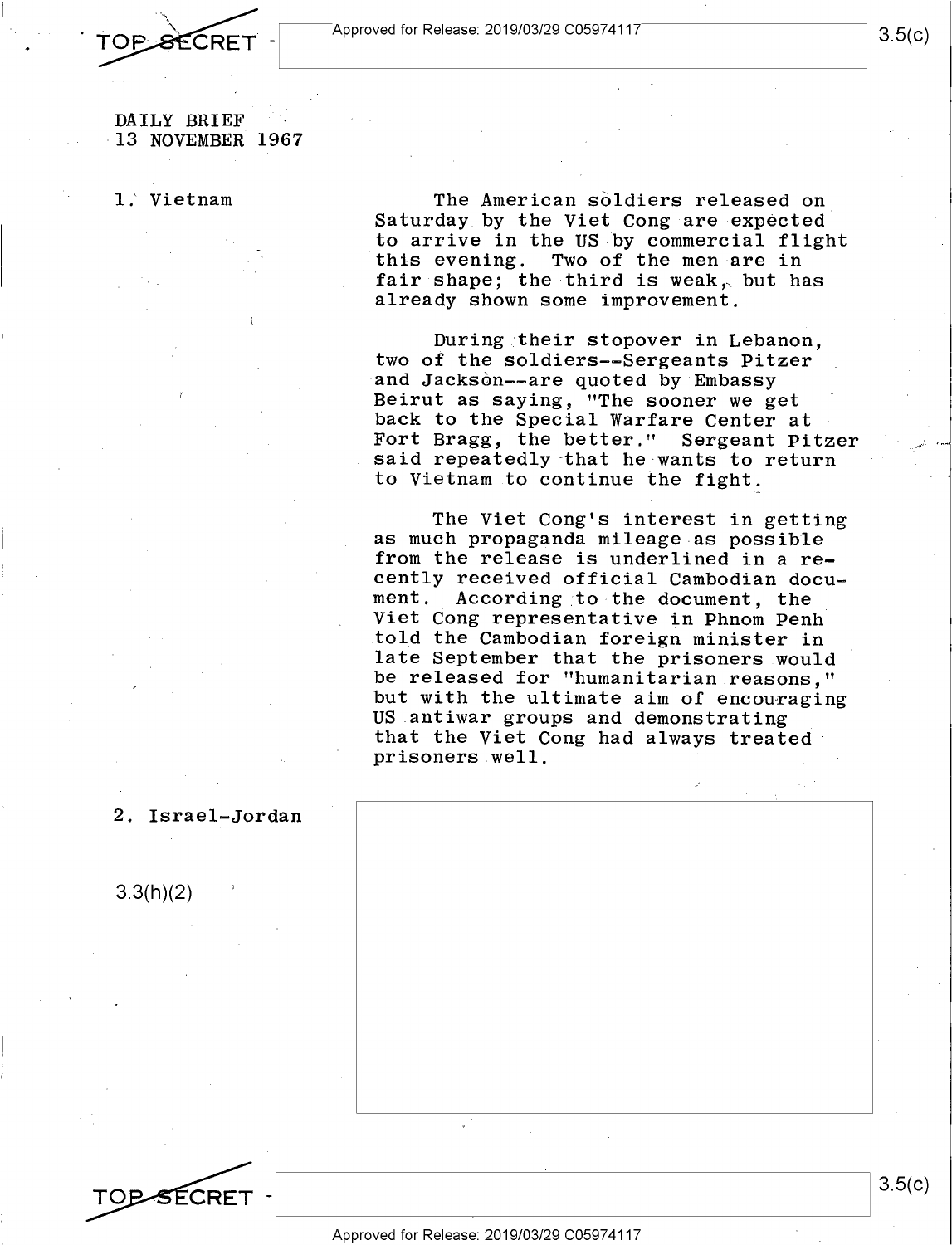The meeting of the Organization of African Unity over the weekend voted in favor of repatriating the mercenaries. It imposed stiff conditions, however, including a demand for payments to the Congo for the damages which the mercenaries have done, and for guarantees that they will not be allowed to return to Africa.

These conditions will probably be rejected by the mercenaries' home couqtries. A period of extensive haggling- with the mercenaries sweating it out in Rwanda--will probably ensue.

#### 4. Greece-Turkey

The Greeks have put their air force on alert, charging that the Turks bave repeatedly violated their airspace during the past week. Ankara has already rejected a Greek protest over the incidents; it maintains that the flights are for "training" purposes and that they will continue.

Turkish motives here are still not clear.



3.3(h)(2)

5. Egypt

#### 6. Indonesia

A seasonal rice shortage and resulting price spiral may well create a major political problem for the Suharto regime. Suharto effectively blunted demonstrations last week by youth groups protesting high prices and corrupt officials, but continuing political pres- ·sures seem likely.

**TOP SECRET** -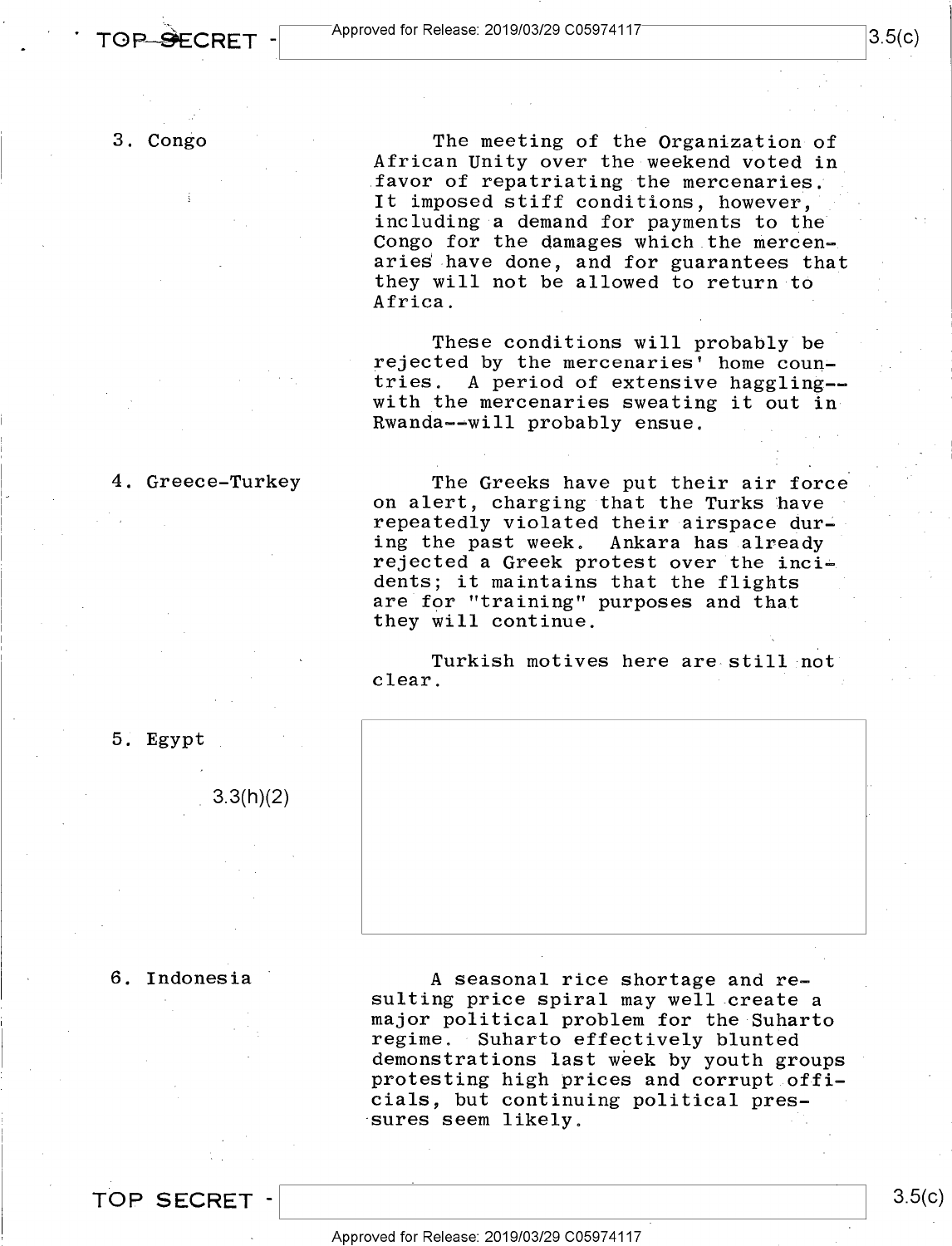#### Approved for Release: 2019/03/29 C05974117

 $\sim$   $\epsilon$ 

 $\sum$ *}--,~·---·* 

Top Secret

Approved for Release: 2019/03/29 C0597 4117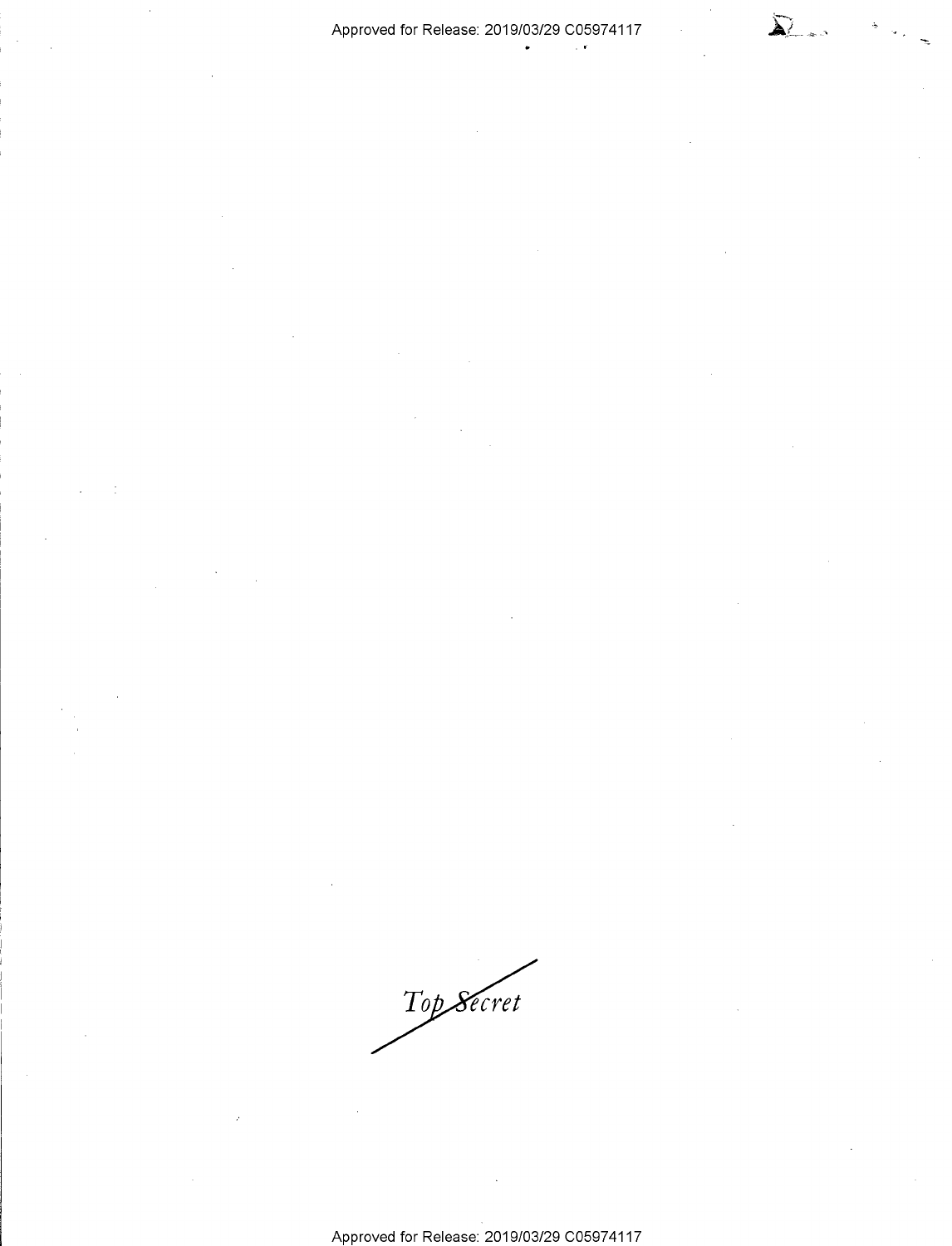



### *FOR THE PRESIDENT'S EYES ONLY*

## **Special Daily Report on North Vietnam**

3.5(c)



Approved for Release: 2019/03/29 C0597 4117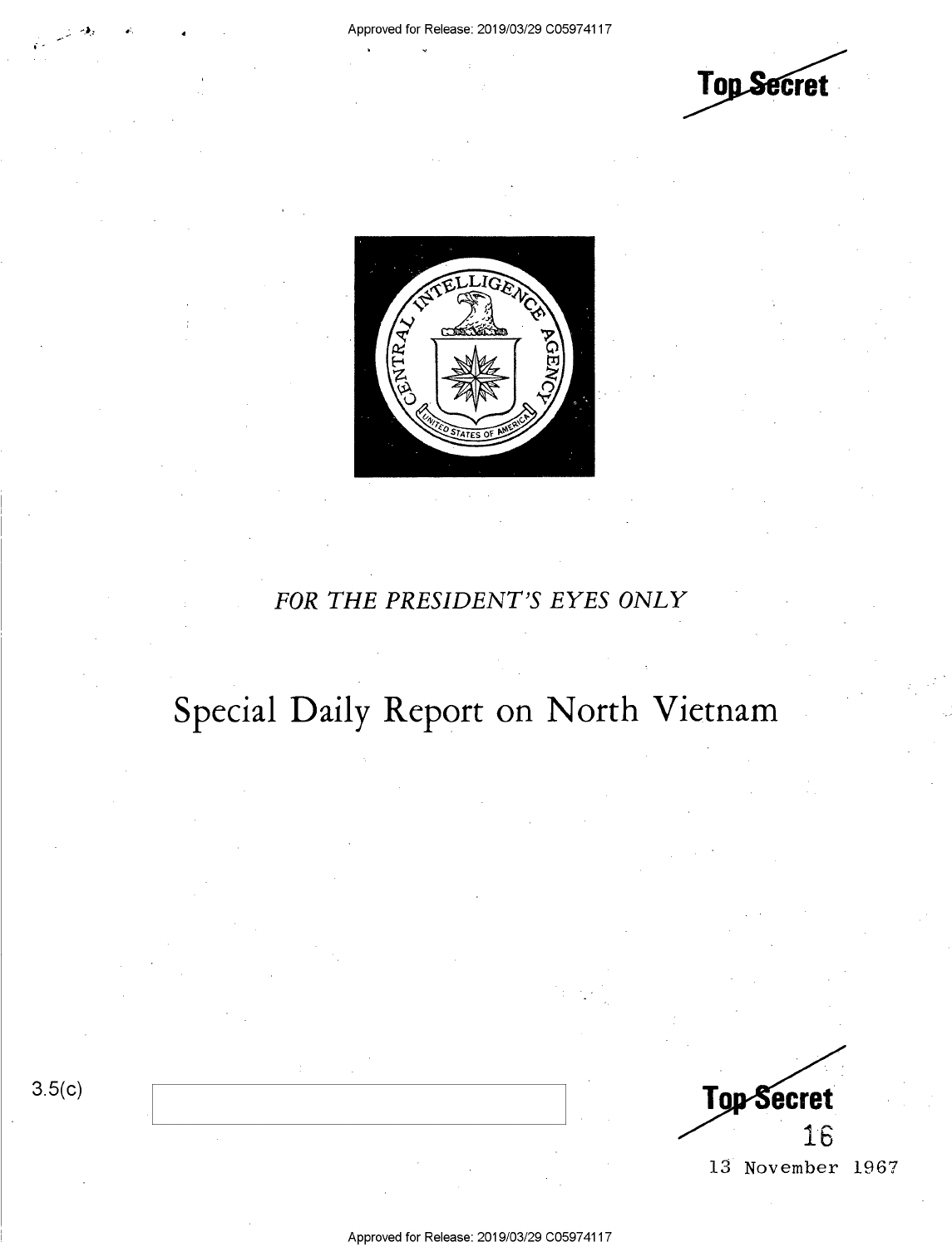Approved for Release: 2019/03/29 C0597 4117

TOPSECRET -

3.5(c)

3.3(h)(2)

Special Daily Report on North Vietnam for the President's Eyes Only

13 November 1967

#### I. NOTES ON THE SITUATION

North Korean Pilots: North Korean pilots have resumed flight activity in North Vietnam after a two-week hiatus. At least 13 Korean pilots were<br>detected performing routine defensive patrols and practice intercepts between 8 and 10 November. All of the activity took place out of Kep airfield, which has recently been restored to use.

The two-week lull in Korean activity may have been caused by a number of circumstances. Phuc Yen airfield, for example, was struck for the first time on 24 October and put out of commission. Kep airfield had been made unserviceable shortly before that date. Korean activity had generally been confined to these two fields. Korean pilots may also have been involved in the movement of North Vietnamese fighters to bases in southern China in recent weeks. In addition, a new contingent of Korean pilots is believed to have arrived in North Vietnam in mid-October. In the past, rotations of Korean personnel have caused short lulls in flight activity as the newcomers become acquainted with their new, and often hostile, environment.

\* \* \*

North Vietnamese Officials Visit Burundi: Three North Vietnamese diplomats visited Burundi from 3-9 November to explore the possibility of establishing diplomatic relations.

the North Vietnamese also sought to explain Hanoi's position with regard to "US aggression" in Vietnam. Although the visit was a private one and not at the invitation of the Burundi Government, the North Vietnamese were received by Burundi's president. We have no information as to the results of the trip, but the North Vietnamese said that they were leaving "feeling very happy."

3.3(h)(2)

TOP SECRET -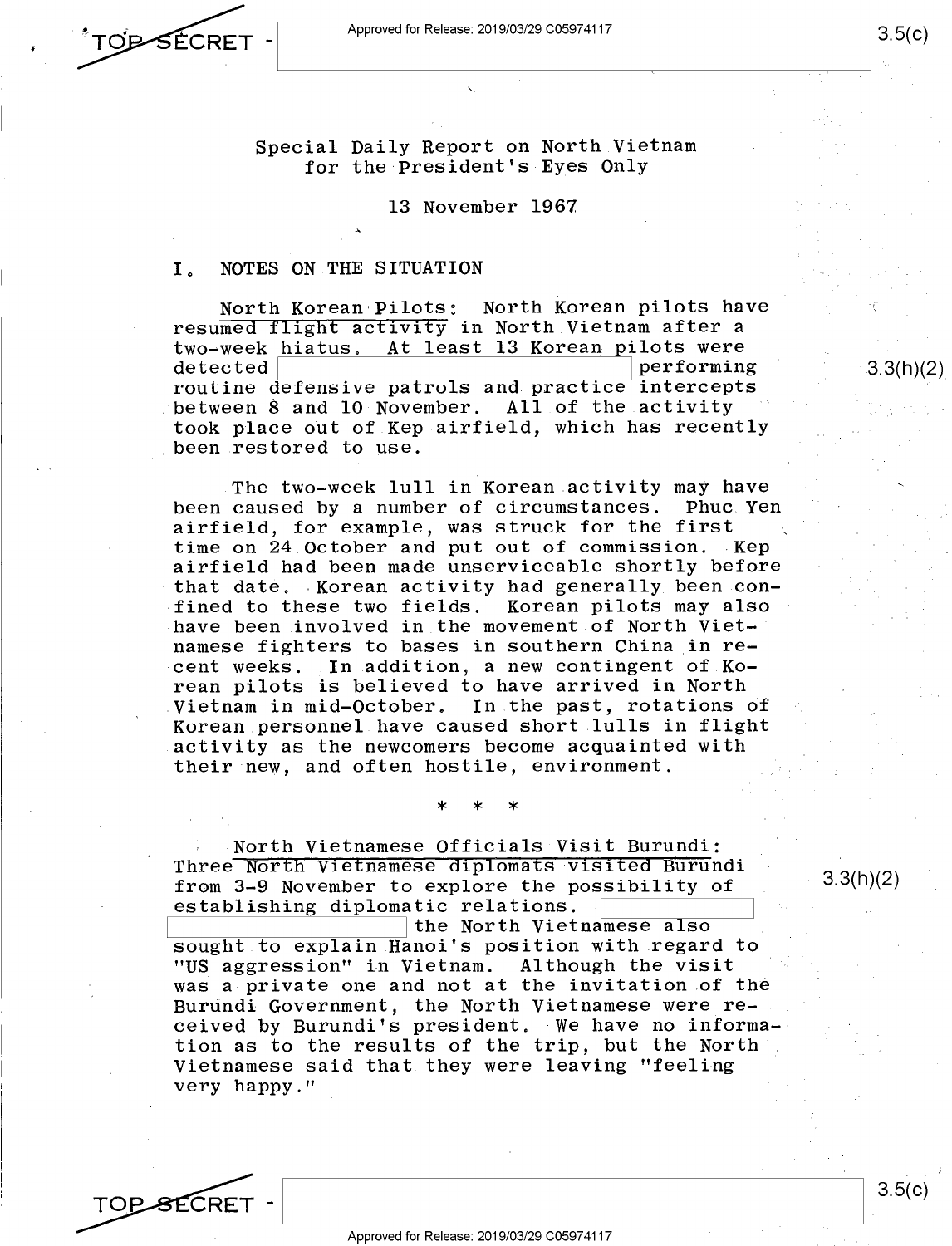Approved for Release: 2019/03/29 C0597 4117

OPSECRET -

TOP SECRET

Viet Cong Thank Americans Who Participated in Antiwar Demonstration: A recent Hanoi broadcast in English reports that the Viet Cong's Committee for Solidarity with the American People has sent a message thanking the Americans who participated in last<br>month's antiwar week in the US. The message asserted month's antiwar week in the US. that the protests--especially the demonstration on 21 October at the Pentagon--"greatly impressed" the South Vietnamese people. The Viet Cong also expressed appreciation to the "thousands upon thousands of American youths" who destroyed their draft cards or "encircled the military induction centers for many days." The message closed with a prediction that Americans in "yet greater numbers" would take part **in** the antiwar movement.

 $-2-$ 

3.5(c)